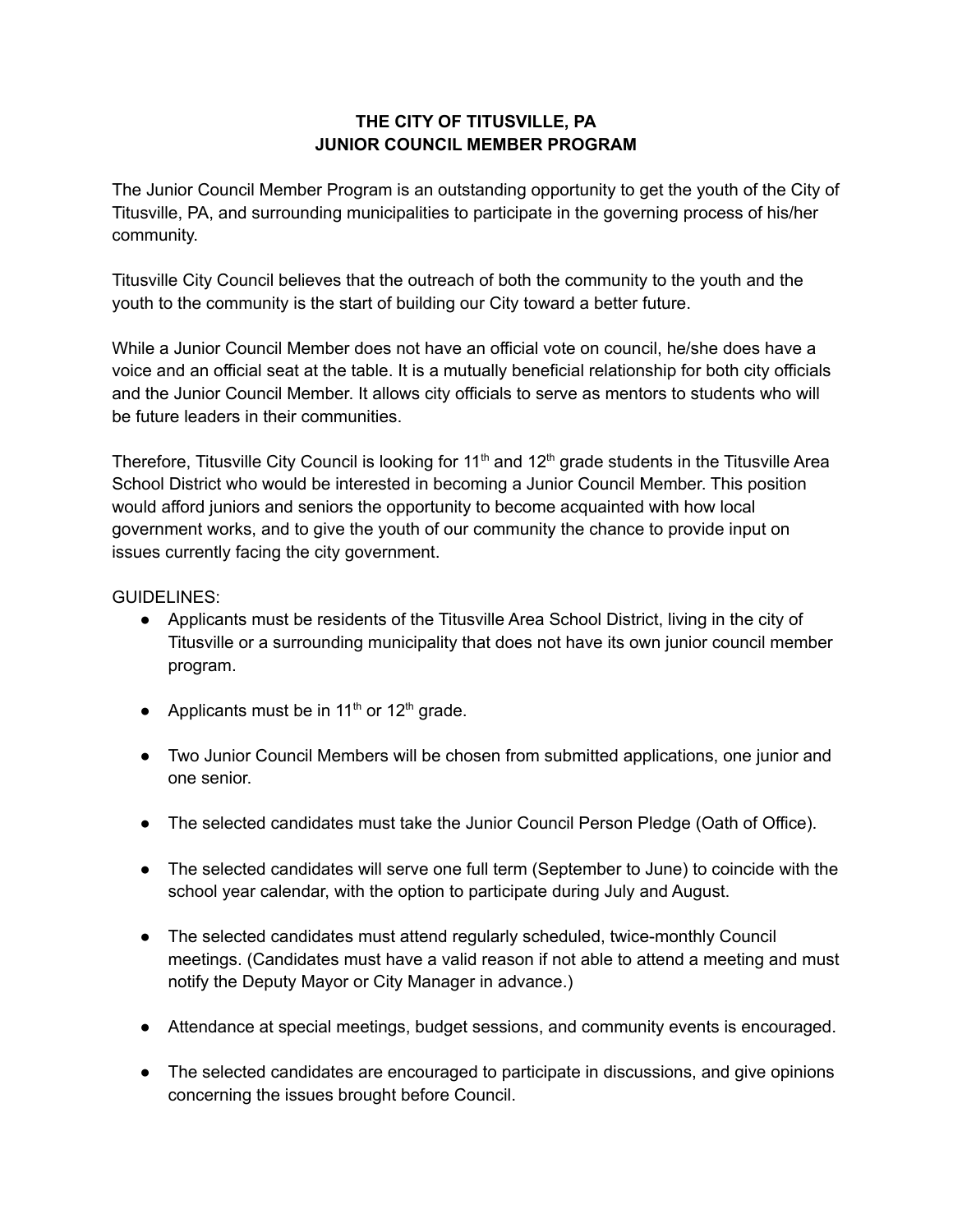- The selected candidates must observe all Council meeting rules, which will be provided prior to the first meeting.
- The selected candidates will keep a binder or electronic folder containing meeting minutes and agendas.
- The selected candidates should take notes on issues of interest during meetings and are encouraged to ask questions and give feedback.
- The selected candidates must dress appropriately.
- JUNIOR COUNCIL MEMBERS CANNOT:
	- Vote on any Ordinances, Resolutions, Motions, etc.
	- Attend executive sessions of Council.

Any student who would like to participate in the program should complete an application and return it to the City Manager's office at Titusville City Hall, 107 N. Franklin St.,Titusville, PA 16354, by **Tuesday, February 1, 2022** Applications can also be emailed to Heather Stewart, Administrative Assistant to the City Manager, at [adminservices@cityoftitusvillepa.gov.](mailto:adminservices@cityoftitusvillepa.gov) Applications are available at Titusville City Hall, Titusville High School, and on the City of Titusville website at [www.cityoftitusvillepa.gov.](http://www.cityoftitusvillepa.gov)

Titusville City Council will then conduct interviews and select candidates from the applications received. The selected Junior Council Members will be formally appointed at a regularly scheduled Council meeting.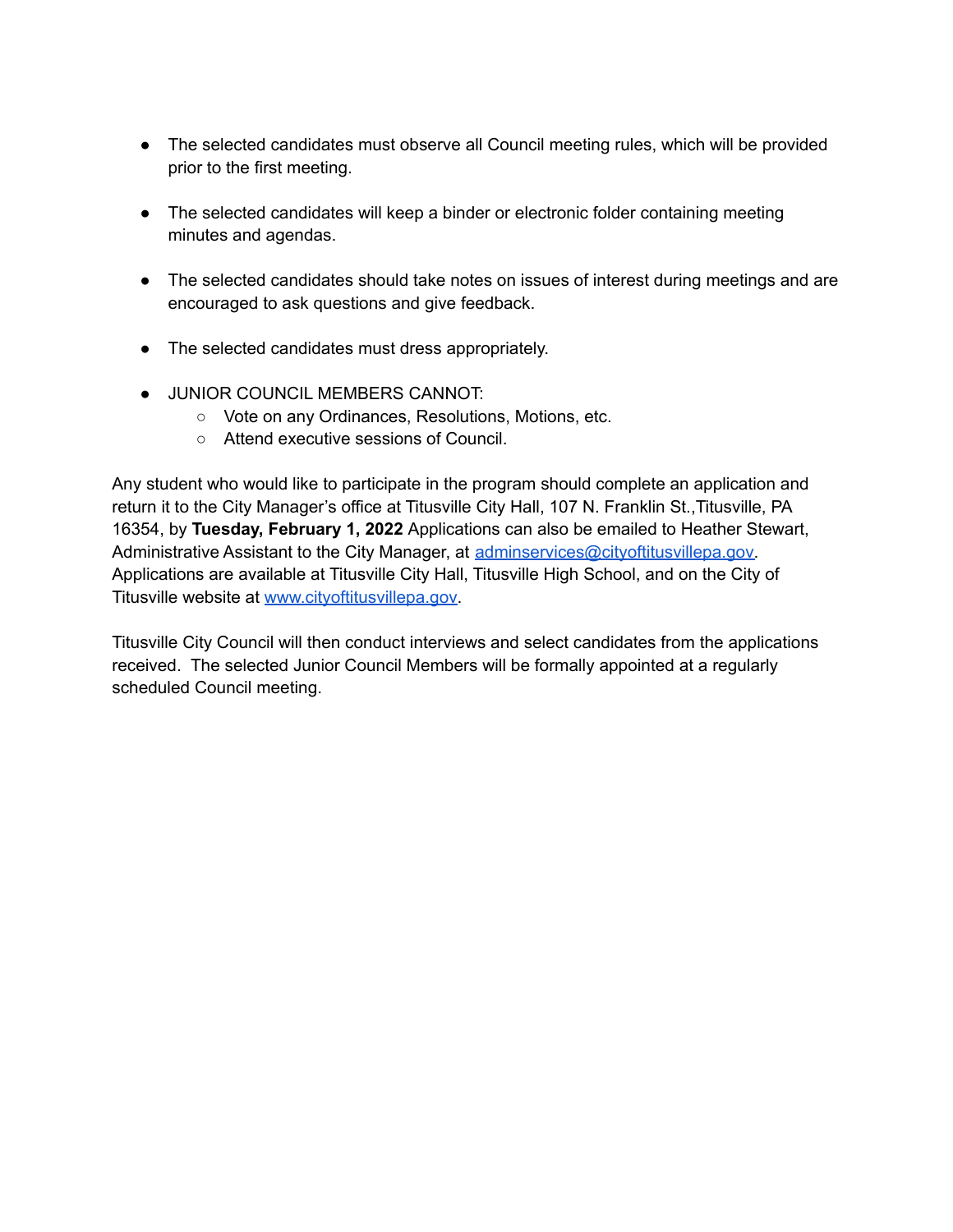## **TITUSVILLE CITY COUNCIL JUNIOR COUNCIL MEMBER APPLICATION**

Dear Applicant:

Thank you for your interest in the Titusville City Council Junior Council Member Program. This is a unique leadership opportunity for our local students. As a Junior Council Member, you will have the opportunity to help shape our community by giving it a next-generation voice and getting involved in meaningful projects, all while learning about the workings of local and state government. Preferred applicants are juniors and seniors who reside within the Titusville Area School District. If you are ready for the challenge of leadership and interested in becoming a Junior Council Member, please complete the attached application and return it to the City Manager's office at Titusville City Hall, 107 N. Franklin St.,Titusville, PA 16354. Applications can also be emailed to Heather Stewart, Administrative Assistant to the City Manager, at [adminservices@cityoftitusvillepa.gov](mailto:adminservices@cityoftitusvillepa.gov). Application deadline: **February 1, 2022.**

| Grade (2021 - 2022 school year); ___________________                                          |  |
|-----------------------------------------------------------------------------------------------|--|
|                                                                                               |  |
| List up to three extracurricular, volunteer, or community activities in which you are active: |  |
| List any honors or awards you have received: ___________________________________              |  |
|                                                                                               |  |
| List any current work experience, if applicable: ________________________________             |  |